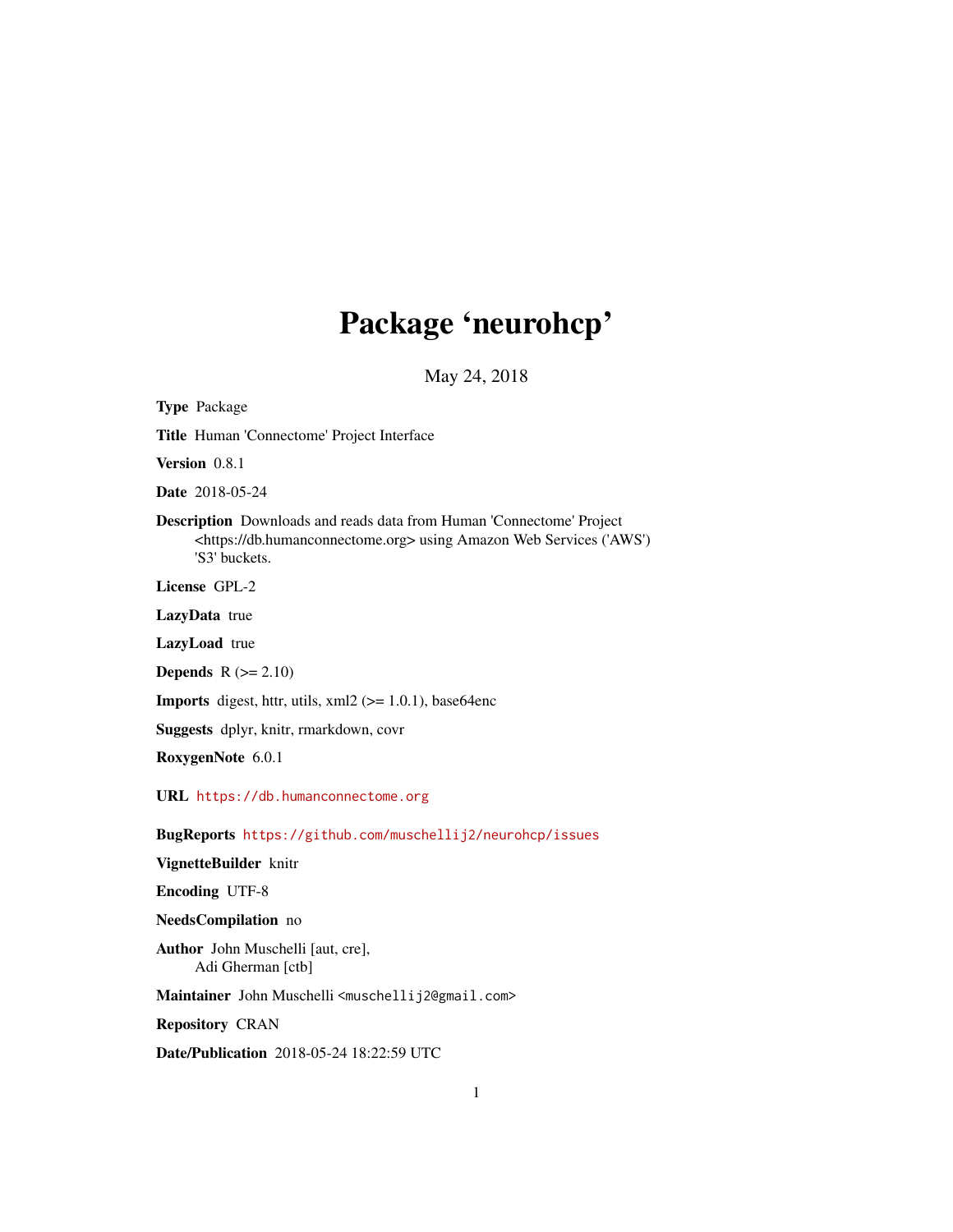# <span id="page-1-0"></span>R topics documented:

| Index | 12 |
|-------|----|

bucketlist *Retrieve S3 Bucket List*

# Description

Lists the Buckets available with the Key/Secrete

# Usage

```
bucketlist(region = "us-east-1", access_key = NULL, secret_key = NULL,
 ...)
```
# Arguments

| region     | Region of S3 Bucket               |
|------------|-----------------------------------|
| access_key | Amazon S3 Access Key              |
| secret_key | Amazon S3 Secret Key              |
|            | arguments to pass to get_hcp_file |

# Value

List of Buckets

# Examples

## Not run: bucketlist()

## End(Not run)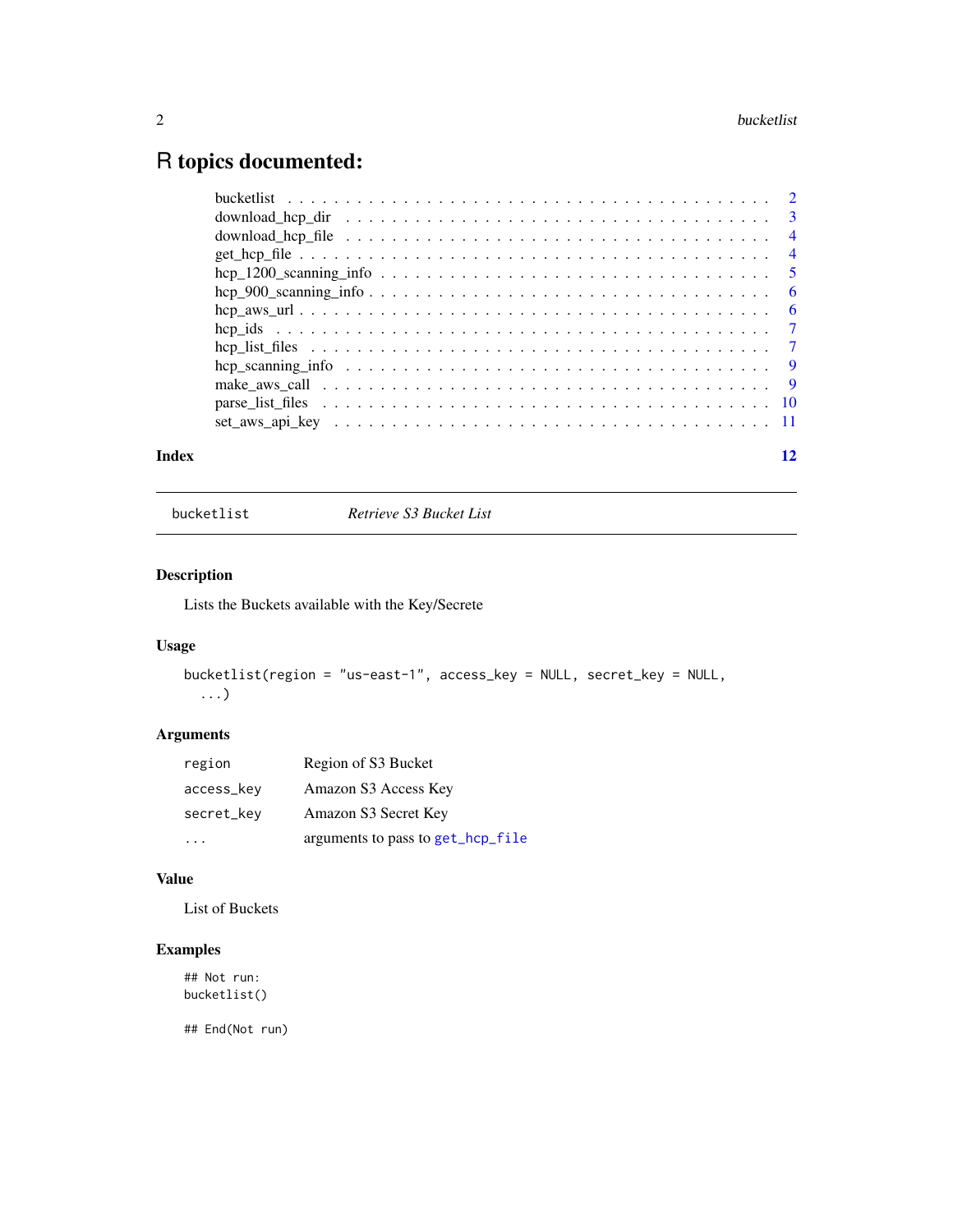# <span id="page-2-0"></span>Description

Downloads a directory/folder from HCP database

# Usage

```
download_hcp_dir(prefix, delimiter = "", outdir = tempfile(),
 verbose = TRUE, ...)download_fcp_dir(...)
```
download\_openneuro\_dir(...)

#### Arguments

| prefix    | Folder to download                             |
|-----------|------------------------------------------------|
| delimiter | Delimiter for files                            |
| outdir    | Output directory                               |
| verbose   | Should diagnostic values be printed?           |
|           | additional arguments to pass to hcp_list_files |

### Value

List of return from calling [hcp\\_list\\_files](#page-6-1), the output directory, and all destination files (not subsetted by those that did in fact download)

# Examples

```
if (have_aws_key()) {
  prefix = "HCP/100307/release-notes"
  res = download_hcp_dir(prefix = prefix, verbose = FALSE)
}
```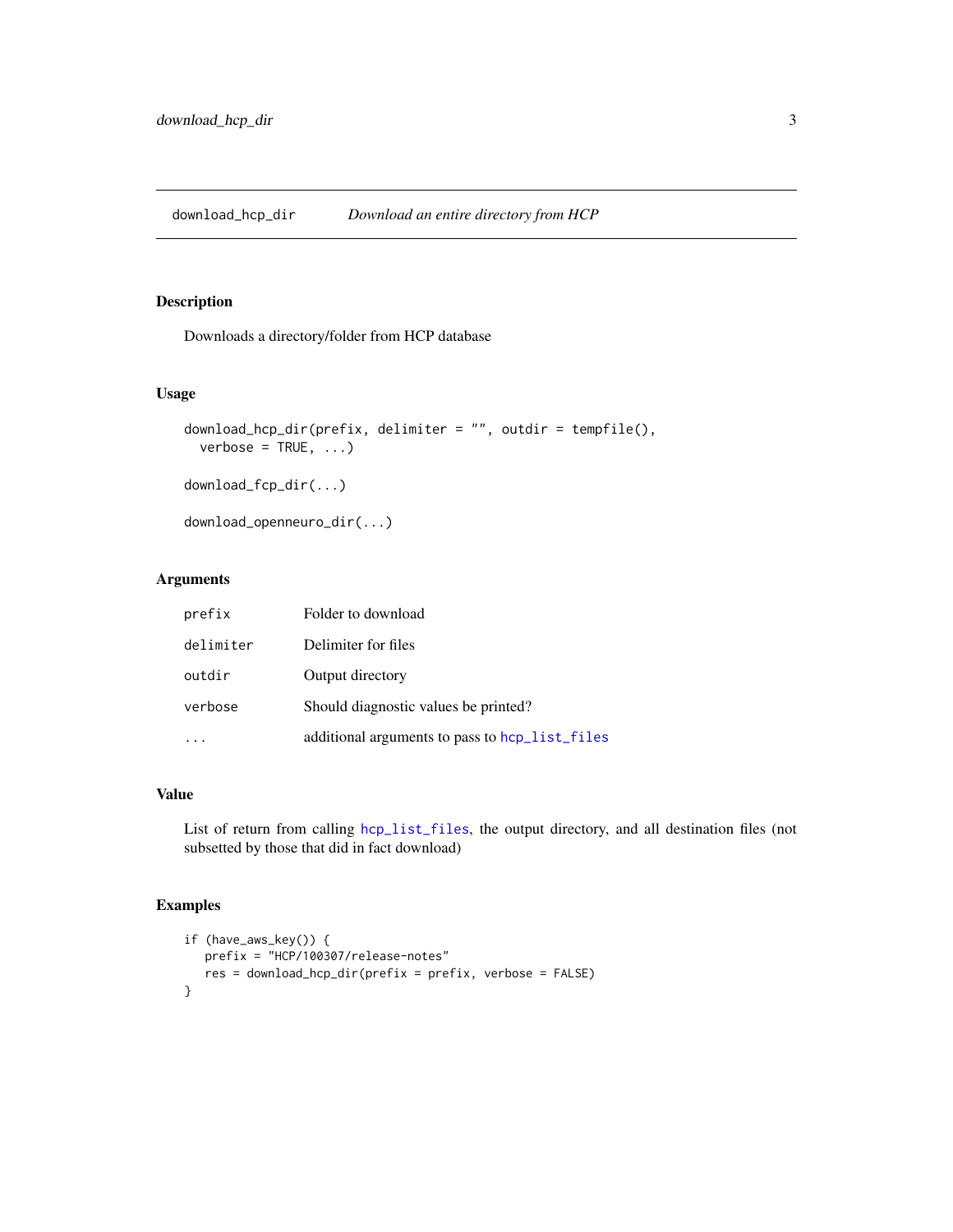<span id="page-3-0"></span>download\_hcp\_file *Download HCP file*

#### Description

Downloads a file from HCP S3 Bucket

#### Usage

```
download_hcp_file(path_to_file, destfile = NULL, verbose = TRUE,
 error = TRUE, ...)
```
download\_fcp\_file(...)

```
download_openneuro_file(...)
```
# Arguments

| path_to_file | Path to file on HCP S3 Bucket                    |
|--------------|--------------------------------------------------|
| destfile     | Destination filename                             |
| verbose      | should progress be added to downloading?         |
| error        | Should the function error if the return was bad? |
|              | arguments to pass to hcp_aws_url                 |

# Value

Output filename that was downloaded

# Examples

```
if (have_aws_key()){
path_to_file <- "HCP_900/100206/MNINonLinear/100206.164k_fs_LR.wb.spec"
download_hcp_file(path_to_file = path_to_file)
}
```
<span id="page-3-1"></span>get\_hcp\_file *Get HCP file*

# Description

Wraps a [make\\_aws\\_call](#page-8-1) to a GET statement to get the file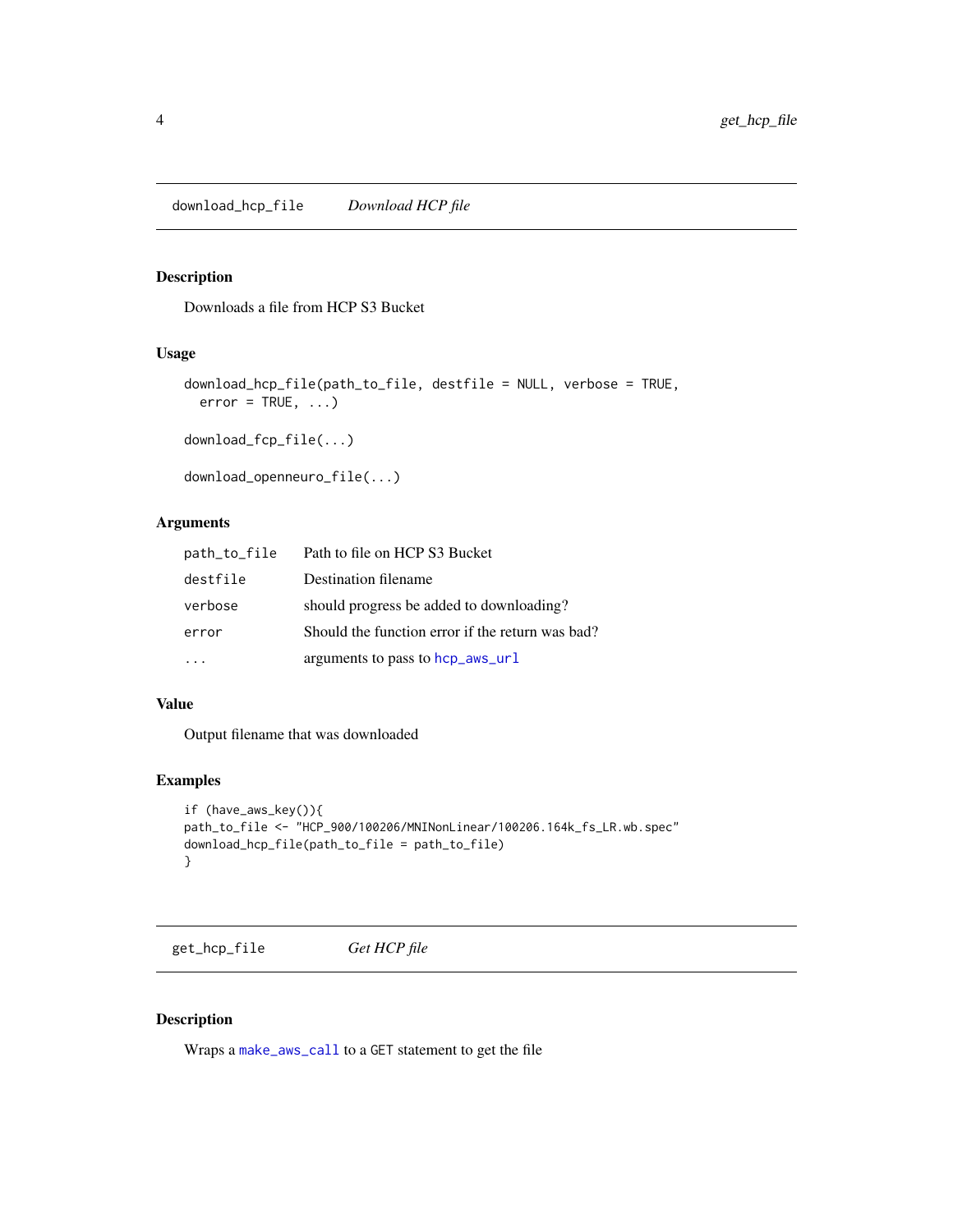# <span id="page-4-0"></span>Usage

```
get_hcp_file(..., verbose = TRUE, verb = "GET")
head_hcp_file(...)
get_fcp_file(...)
head_fcp_file(...)
get_openneuro_file(...)
head_openneuro_file(...)
```
# Arguments

| $\cdot$ $\cdot$ $\cdot$ | arguments to pass to make_aws_call |
|-------------------------|------------------------------------|
| verbose                 | Should the URL be printed?         |
| verb                    | passed to VERB                     |

# Value

Result of GET

hcp\_1200\_scanning\_info

# *Scanning Information for HCP 1200 Data*

# Description

A data. frame with all the available scanning information for the HCP 1200 data.

# Usage

```
hcp_1200_scanning_info
```
#### Format

An object of class tbl\_df (inherits from tbl, data.frame) with 69615 rows and 18 columns.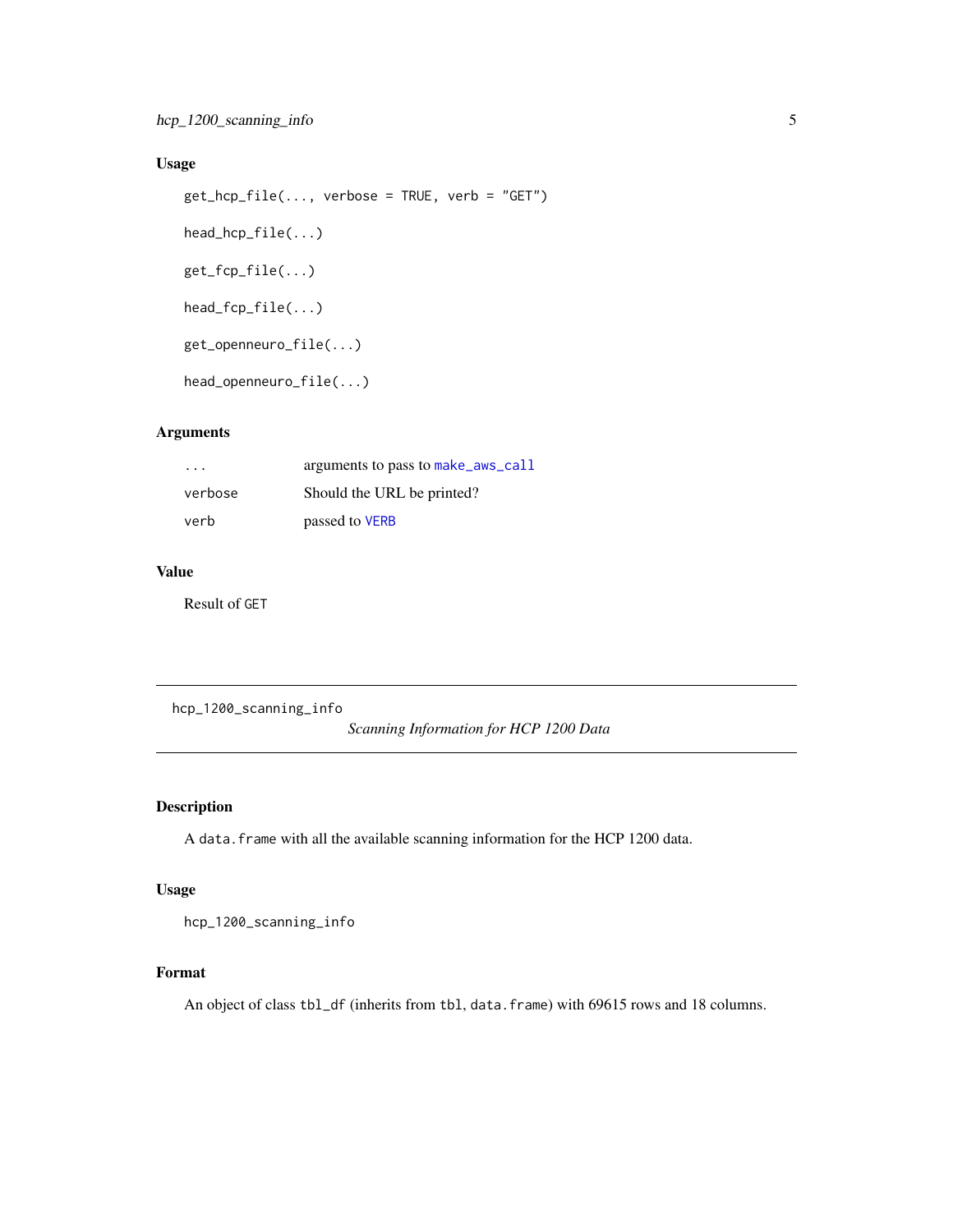<span id="page-5-0"></span>hcp\_900\_scanning\_info *Scanning Information for HCP 900 Data*

# Description

A data.frame with all the available scanning information for the HCP 900 data.

# Usage

hcp\_900\_scanning\_info

# Format

An object of class tbl\_df (inherits from tbl, data. frame) with 34406 rows and 18 columns.

<span id="page-5-1"></span>hcp\_aws\_url *Construct AWS S3 String*

# Description

Constructs url string for AWS S3 Bucket to pass in for HCP downloading

# Usage

```
hcp_aws_url(path_to_file = "", bucket = "hcp-openaccess",
  region = "us-east-1", access_key = NULL, secret_key = NULL,
  lifetime_minutes = 20, query = NULL, verb = "GET", sign = TRUE)
```
#### Arguments

| path_to_file     | Path to file on HCP S3 Bucket      |  |
|------------------|------------------------------------|--|
| bucket           | Bucket to download from            |  |
| region           | Region of S3 Bucket                |  |
| access_key       | Amazon S3 Access Key               |  |
| secret_key       | Amazon S3 Secret Key               |  |
| lifetime_minutes |                                    |  |
|                  | Time that connection can be opened |  |
| query            | additional query to add to url     |  |
| verb             | httr VERB to be used               |  |
| sign             | Should the url be signed?          |  |

# Value

Character of the url to be passed to httr 'VERB's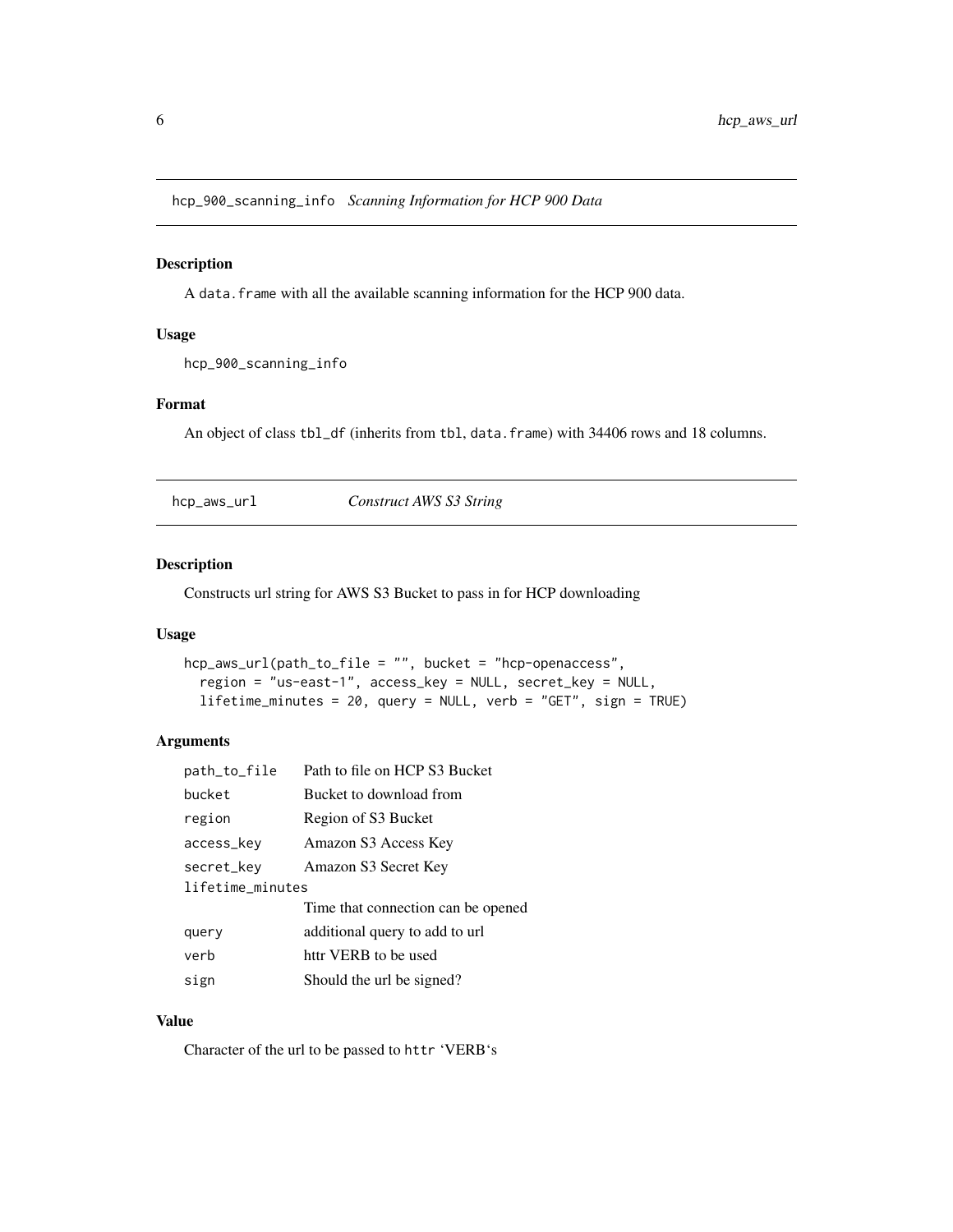#### <span id="page-6-0"></span>hcp\_ids 7

# Examples

```
## Not run:
path_to_file <- "HCP_900/100206/MNINonLinear/100206.164k_fs_LR.wb.spec"
hcp_aws_url(path_to_file)
## End(Not run)
```
hcp\_ids *Get list of HCP Ids*

# Description

Returns list of IDs of folders in the HCP database

#### Usage

```
hcp_ids(group = c("HCP", "HCP_900", "HCP_1200", "HCP_Retest"))
```
# Arguments

group Group of IDs to return

# Value

Character vector

# Examples

```
if (have_aws_key()) {
head(hcp_ids("HCP"))
head(hcp_ids("HCP_900"))
}
```
<span id="page-6-1"></span>hcp\_list\_files *List files from HCP bucket*

# Description

Lists a set of files from an HCP bucket for a specific sub-folder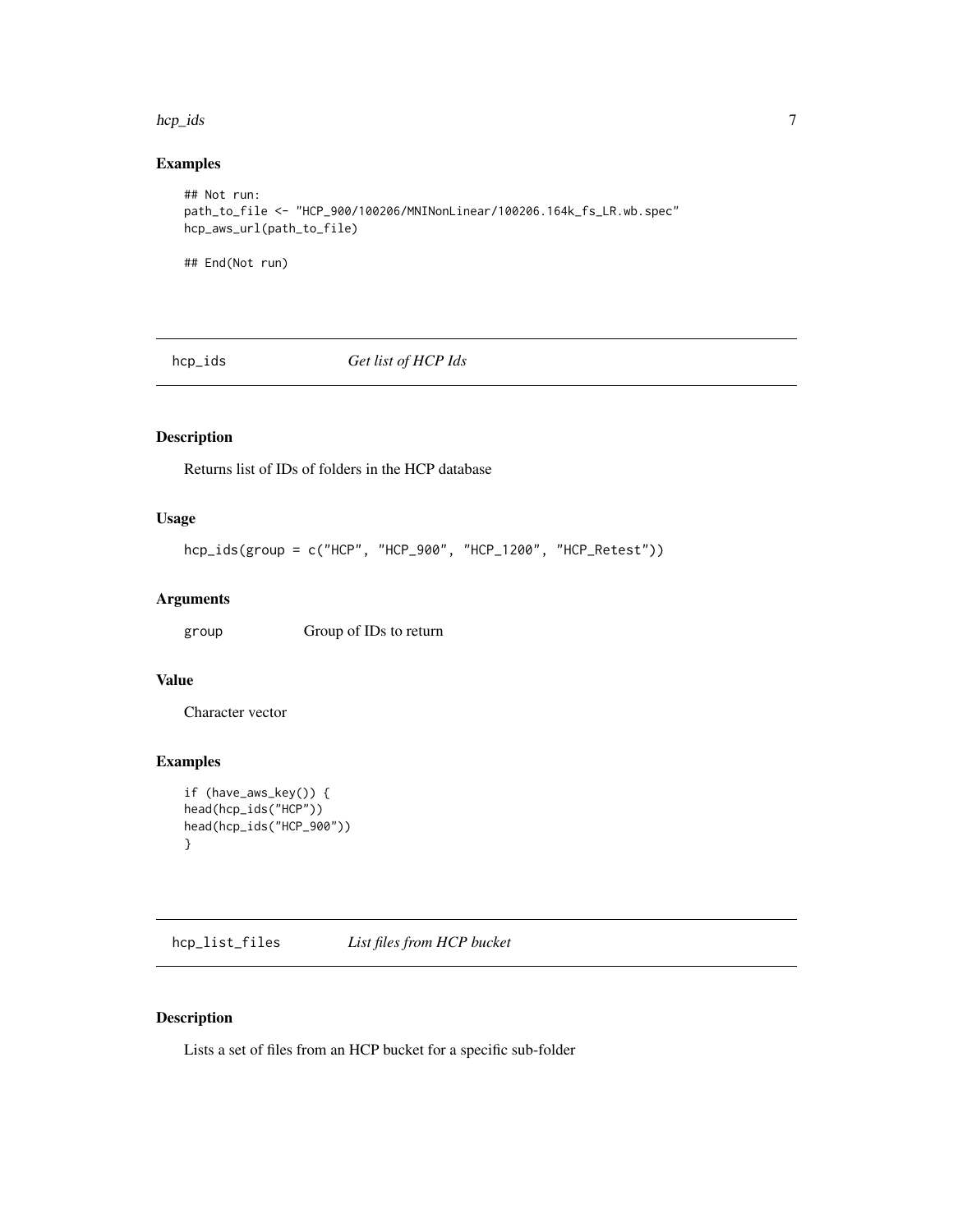#### <span id="page-7-0"></span>Usage

```
hop_list_files(prefix = "", delimiter = NULL, query = NULL, ...)fcp\_list\_files(prefix = "", delimiter = NULL, query = NULL, ...)openneuro_list_files(prefix = "", delimiter = NULL, query = NULL, ...)
hep_{{\text{list\_dirs}}(prefix = "HCP/", ...)}fcp_list_dirs(prefix = "data/Projects/", ...)
openneuro_list_dirs(prefix = NULL, ...)
```
# Arguments

| prefix                  | directory folder to list files. If "", then it will be the root path |
|-------------------------|----------------------------------------------------------------------|
| delimiter               | Delimiter to list files. For example ".mat", for ".mat"              |
| query                   | Additional query arguments                                           |
| $\cdot$ $\cdot$ $\cdot$ | additional arguments passed to get_hcp_file                          |

# Value

List with the result of the GET command, the parsed result, and the content from the result.

# Examples

```
if (have_aws_key()){
x = hcp_list_files(prefix = "HCP/100307/unprocessed/3T/Diffusion",
   delimiter="bval")
t1_niis = hcp_list_files(prefix ="HCP/100307/T1w",
delimiter = ".nii.gz")
all_dirs = hcp_list_dirs("HCP/")
}
if (have_aws_key()){
all_dirs = hcp_list_dirs("HCP/")
cr =parse_list_files(all_dirs)$prefixes
}
## Not run:
res = fcp_list_dirs()
projects = unlist(parse_list_files(res)$prefixes)
projects = unname(projects)
head(projects)
head(basename(projects))
## End(Not run)
res = openneuro_list_dirs()
projects = unlist(parse_list_files(res)$prefixes)
projects = unname(projects)
head(projects)
```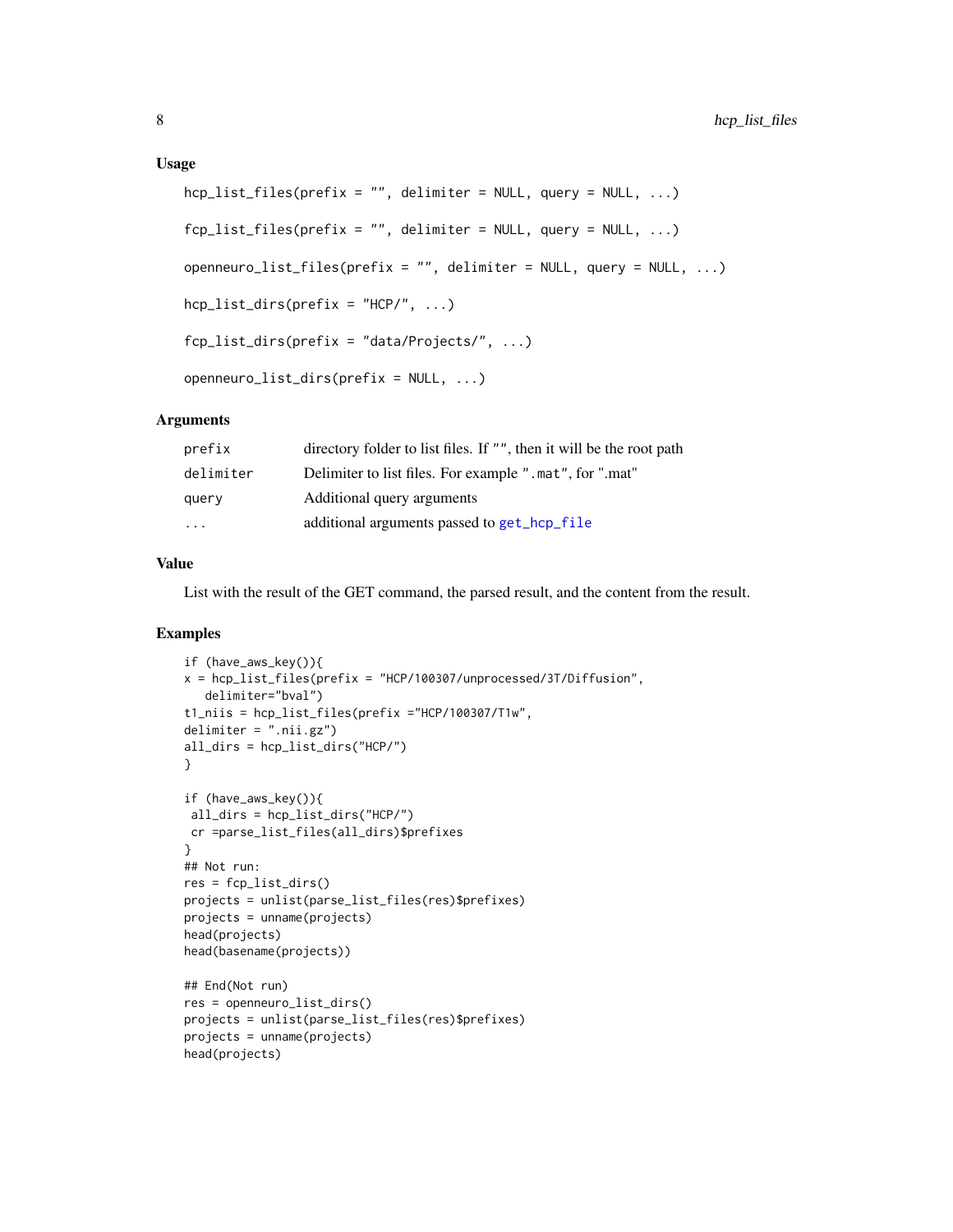# <span id="page-8-0"></span>hcp\_scanning\_info 9

```
if (length(projects) > 0) {
head(basename(projects))
}
```
hcp\_scanning\_info *Scanning Information for HCP Data*

#### Description

A data. frame with all the available scanning information for the HCP data.

### Usage

hcp\_scanning\_info

# Format

An object of class tbl\_df (inherits from tbl, data.frame) with 34406 rows and 18 columns.

<span id="page-8-1"></span>

| $make_$ | Construct AWS S3 Call |  |
|---------|-----------------------|--|
|---------|-----------------------|--|

# Description

Constructs GET information string for AWS S3 Bucket

# Usage

```
make_aws_call(path_to_file = "/", bucket = "hcp-openaccess",
  region = "us-east-1", access_key = NULL, secret_key = NULL,
  lifetime_minutes = 5, query = NULL, verb = "GET", sign = TRUE)
```
### Arguments

| path_to_file     | Path to file on HCP S3 Bucket           |  |
|------------------|-----------------------------------------|--|
| bucket           | Bucket to download from                 |  |
| region           | Region of S3 Bucket                     |  |
| access_key       | Amazon S3 Access Key                    |  |
| secret_key       | Amazon S3 Secret Key                    |  |
| lifetime_minutes |                                         |  |
|                  | Time that connection can be opened      |  |
| query            | additional query to add to verb command |  |
| verb             | httr VERB to be used                    |  |
| sign             | Should the url be signed?               |  |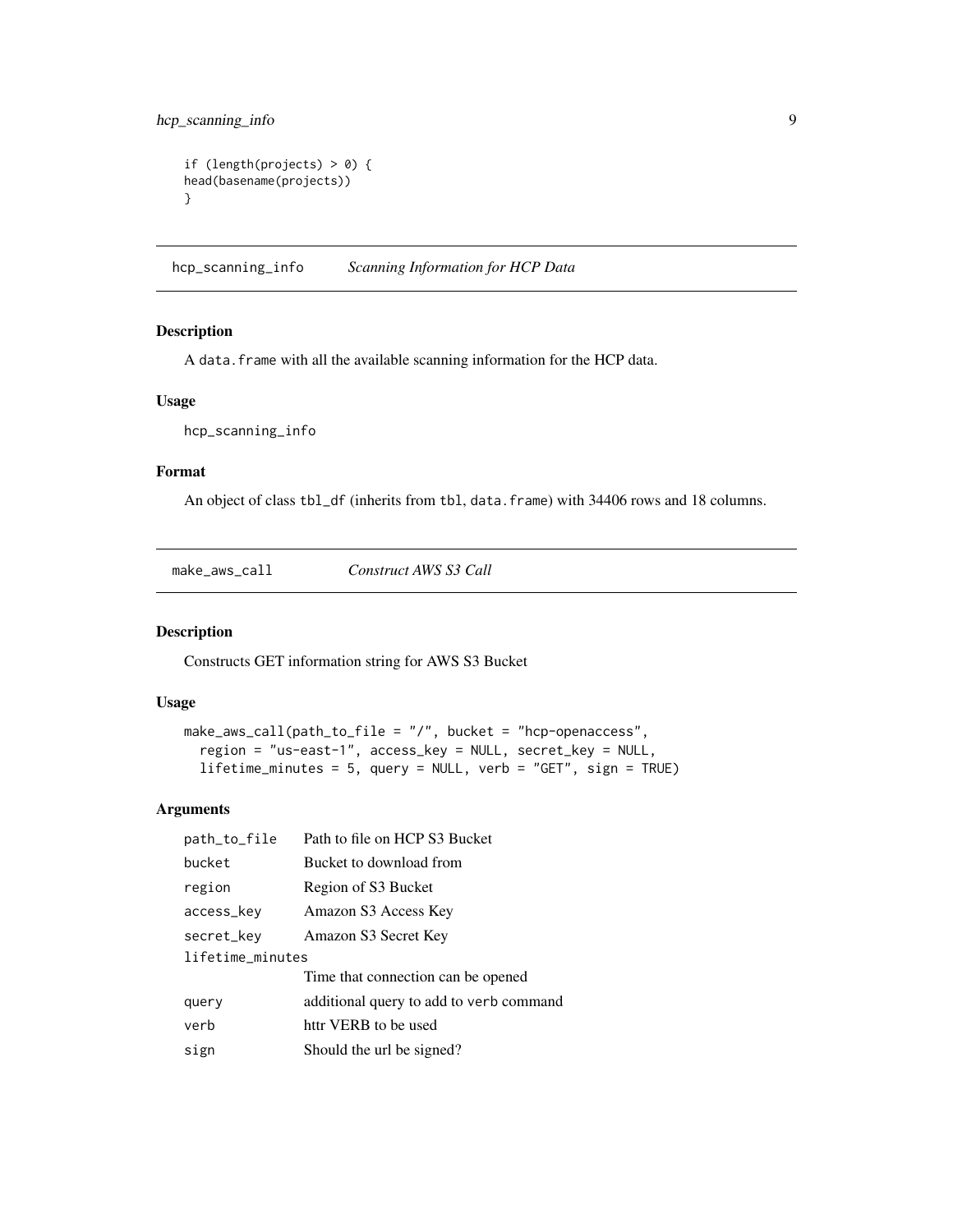# Value

Character of the url to be passed to httr 'VERB's

# Examples

```
## Not run:
path_to_file <- paste0(
   "HCP_900/100206/MNINonLinear/",
   "100206.164k_fs_LR.wb.spec")
make_aws_call(path_to_file)
```
## End(Not run)

parse\_list\_files *Parse listed files from HCP bucket*

# Description

This parses the result from [hcp\\_list\\_files](#page-6-1) and organizes the files into data.frames

#### Usage

```
parse_list_files(ret)
```
# Arguments

ret object with element parsed\_result, usually from [hcp\\_list\\_files](#page-6-1)

# Value

List of 2 data.frames, the contents and the commonprefixes elements from the list

# Examples

```
if (have_aws_key()){
  ret = hcp_list_files(prefix = "HCP/100307/unprocessed/3T/Diffusion")
  parsed = parse_list_files(ret)
  stopifnot(!is.null(parsed$contents))
}
```
<span id="page-9-0"></span>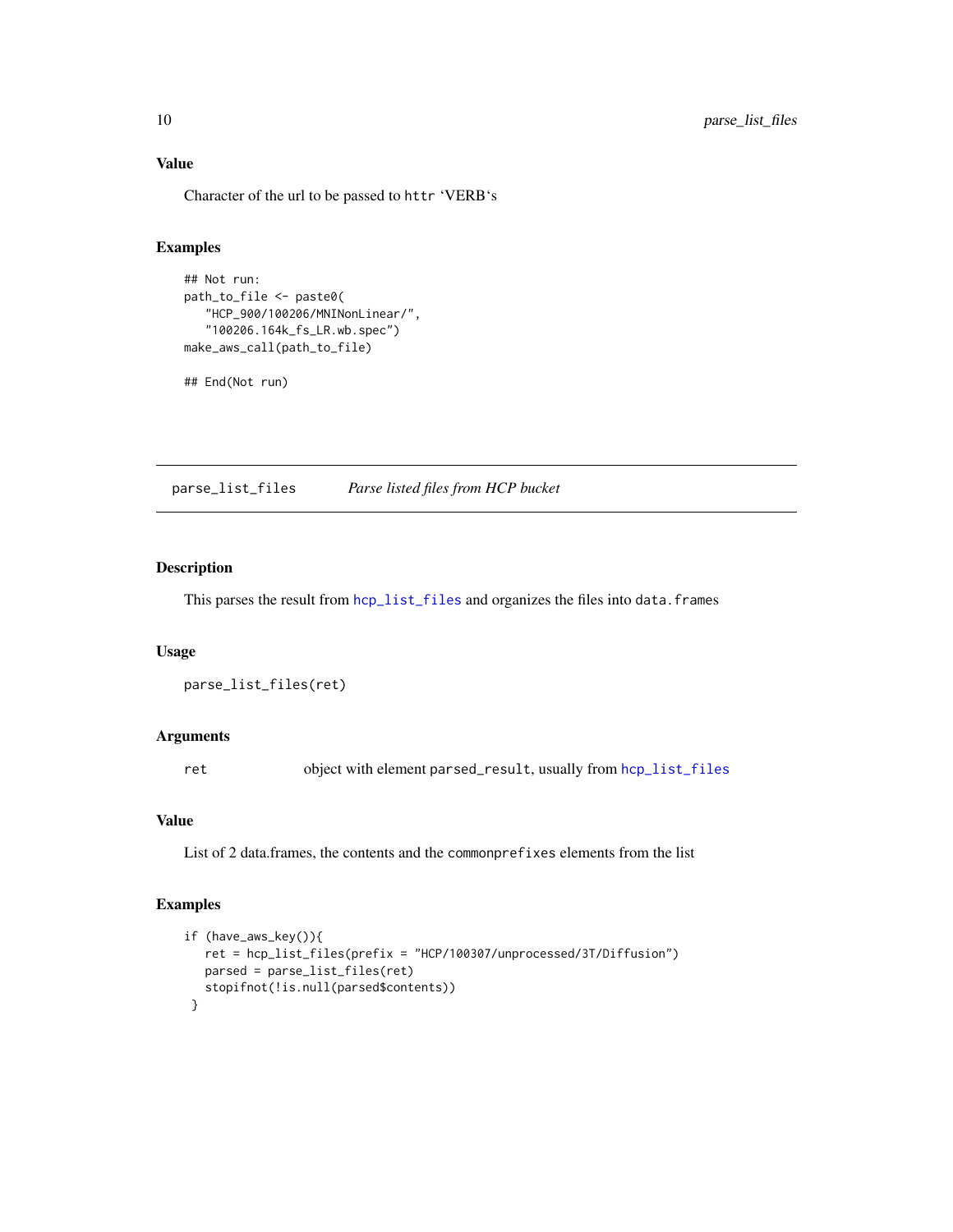# <span id="page-10-0"></span>Description

Sets and returns the AWS keys. This will error if not all are specified.

# Usage

```
set_aws_api_key(access_key = NULL, secret_key = NULL,
 default_region = "us-east-1", error = TRUE)
```
have\_aws\_key()

# Arguments

| access_key | Amazon access key. If NULL then looks at the AWS_ACCESS_KEY_ID system vari-<br>able.                   |
|------------|--------------------------------------------------------------------------------------------------------|
| secret_key | Amazon secret key. If NULL then looks at the AWS_SECRET_ACCESS_KEY system<br>variable.                 |
|            | default_region Amazon default region. If NULL then looks at the AWS_DEFAULT_REGION system<br>variable. |
| error      | Should this function error if things are not specified?                                                |

# Value

List of access\_key, secret\_key, and default\_region